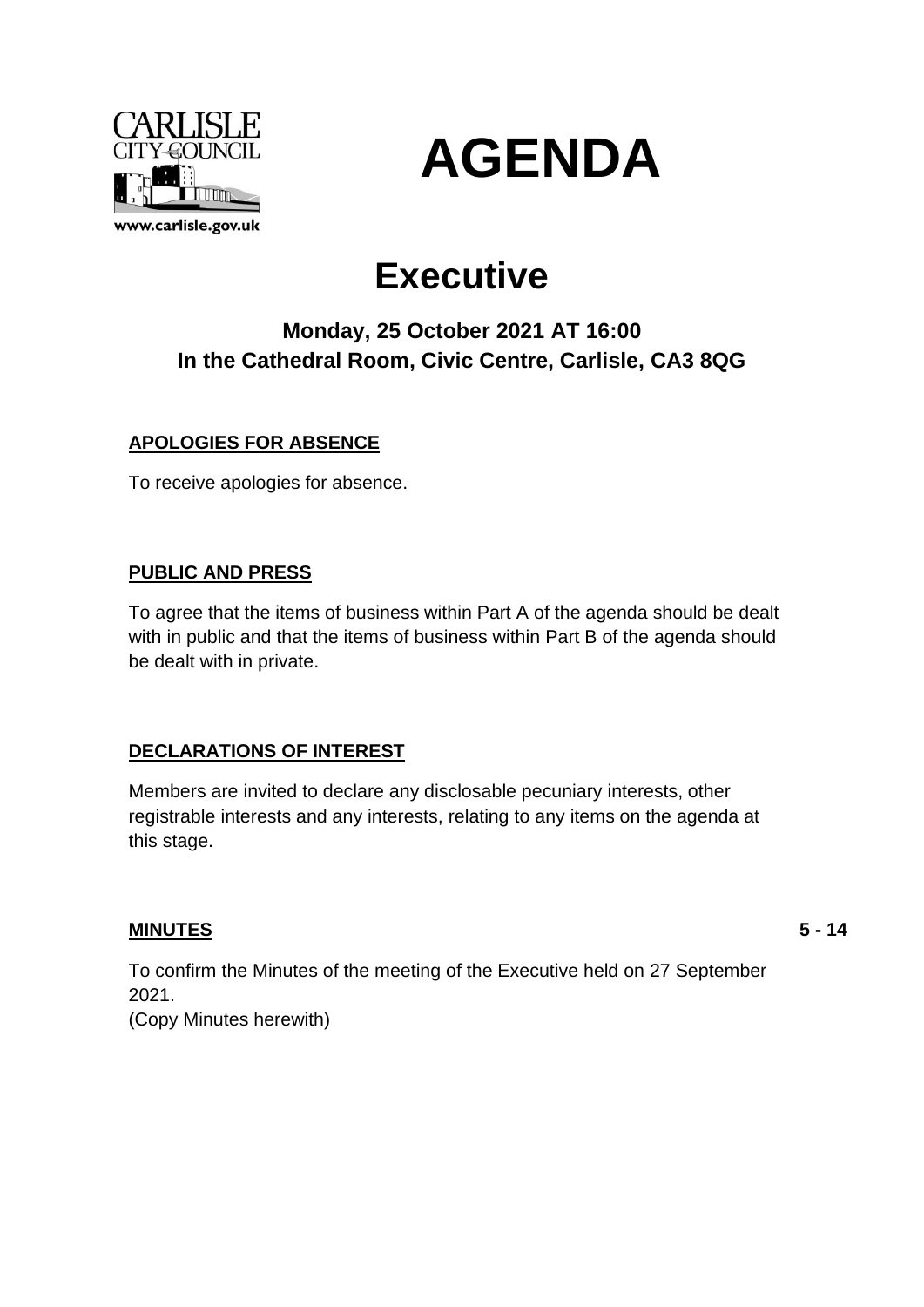### **PART A**

### **To be considered when the Public and Press are present**

### **A.1 REGULATORY REFORM (HOUSING ASSISTANCE) (ENGLAND AND WALES) ORDER 2002 - CHANGES TO EXISTING HOUSING ASSISTANCE POLICY 15 - 36**

(Key Decision KD.20/21)

The Corporate Director of Governance and Regulatory Services to submit a report asking for the approval of a revision to the Housing Renewal Assistance Policy, to revise the discretionary housing assistance funding available through the Disabled Facilities Grant.

(Copy Report GD.70/21 herewith)

### **A.2 ACCEPTANCE OF POTENTIAL OFFER FOR SUSTAINABLE WARMTH COMPETITION LOCAL AUTHORITY DELIVERY PHASE 3 (LAD3) AND HOME UPGRADE GRANTS (HUG1) 37 - 144**

(Key Decision KD.21/21)

The Corporate Director of Governance and Regulatory Services to submit a report regarding the Sustainable Warmth Competition Local Authority Delivery (LAD) Phase 3 and Home Upgrade Grants (HUG) application and proposed delegated authority. (Copy Report GD.73/21 herewith)

#### **A.3 ST CUTHBERT'S GARDEN VILLAGE – DEVELOPMENT CORPORATION BUSINESS CASE PROGRESS REPORT AND KEY NEXT STEPS 145 - 156**

(Key Decision KD.22/21)

The Corporate Director of Economic Development to request approval for the work programme for advancing the Development Corporation business case and delegate authority to the Corporate Director of Economic Development to progress procurement.

(Copy Report ED.31/21 herewith)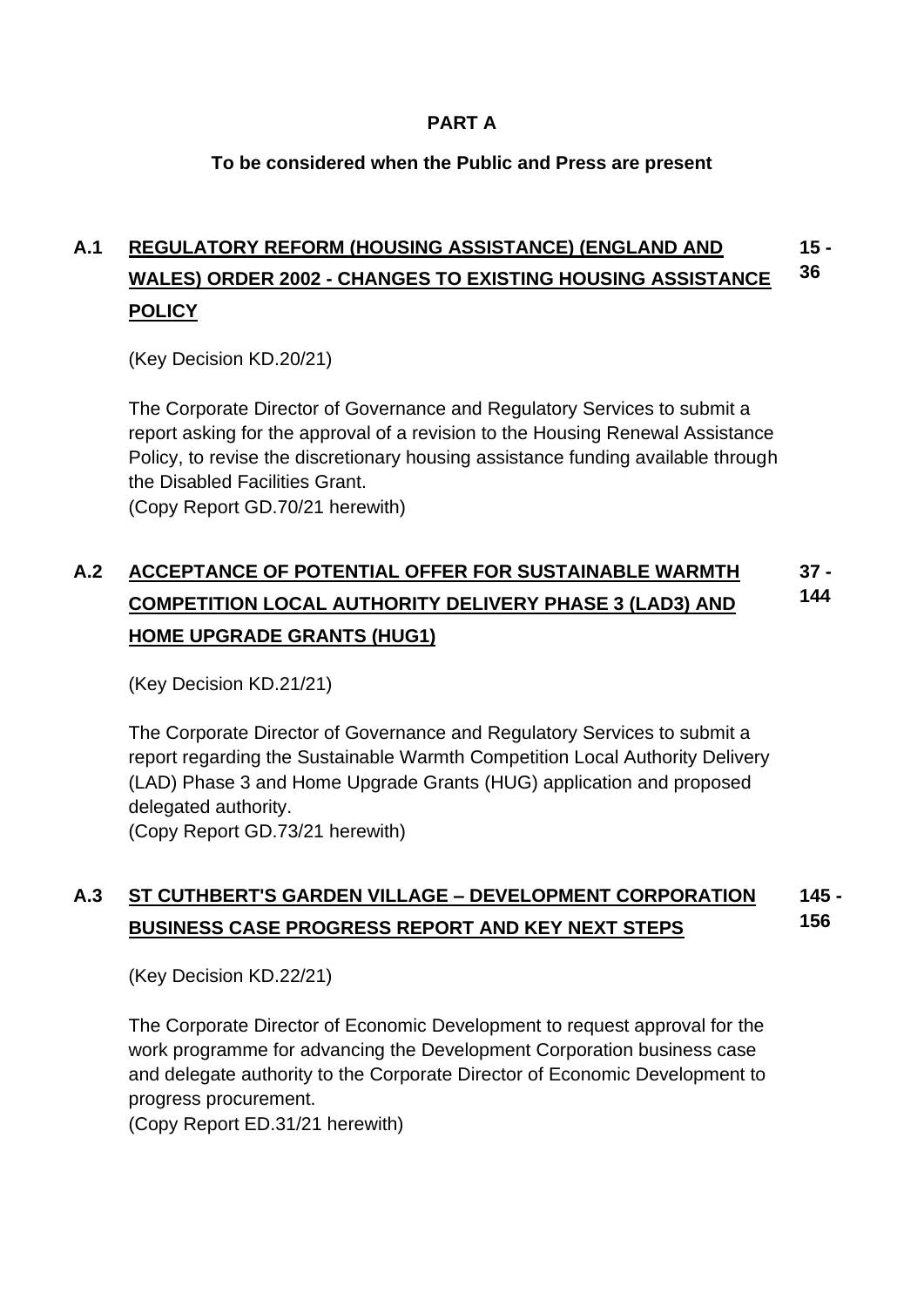### **A.4 TULLIE HOUSE BUSINESS PLAN 2021–2030 (22/23 revision)**

(Key Decision KD.24/21)

The Deputy Chief Executive to submit an update of the Tullie House Museum and Art Gallery Trust 2021/22 - 2030/31 for the 2022/23 financial year. (Copy Report CS.41/21 herewith)

### **A.5 NOTICE OF EXECUTIVE KEY DECISIONS**

(Non Key Decision)

The Notice of Executive Key Decisions, published on 24 September 2021, is submitted for information.

The Corporate Director of Economic Development was scheduled to submit a report noting the proposals for the redevelopment of the Citadels and approve the land assembly activity required by the Council to enable the delivery of the scheme (Key Decision - KD.23/21). However, discussions with the University of Cumbria are still ongoing to finalise the approach to the delivery of the land assembly work stream for the the project, the matter has been deferred. (Copy Notice herewith)

| A.6 | <b>SCHEDULE OF DECISIONS TAKEN BY OFFICERS</b><br>(Non Key Decision)                                                                  | $313 -$<br>316 |
|-----|---------------------------------------------------------------------------------------------------------------------------------------|----------------|
|     | A Schedule of Decisions taken by Officers under delegated powers is attached<br>for information.<br>(Copy Decision Schedule herewith) |                |
|     | Background papers - as detailed within the Schedule                                                                                   |                |
| A.7 | <b>JOINT MANAGEMENT TEAM</b>                                                                                                          |                |

(Non Key Decision)

The Minutes of the Joint Management Team held on 27 September 2021 are submitted for information. (Copy Minutes herewith)

**301 -**

**312**

**318**